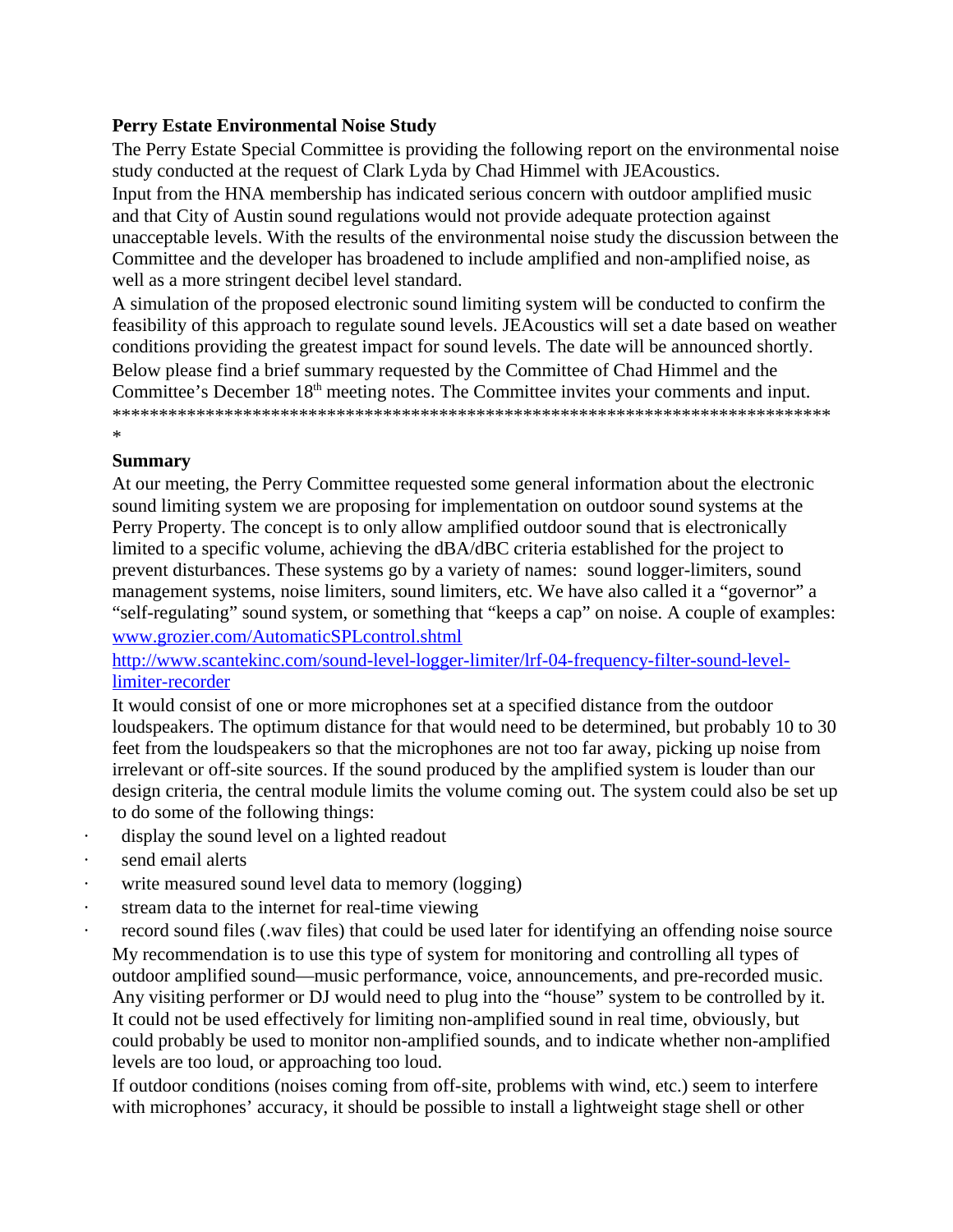outdoor structure to protect the system, if that is necessary, and focus the sound to improve accuracy for readings and electronic limiting. If outdoor structures like that fit with the owner's plan for the property, they could also be used to direct sound away from residential areas, while directing it more towards the monitoring microphones. I intended to discuss this concept of stage shell/outdoor structure at the meeting and ran short on time.

#### Thanks, **Chad Himmel, PE JEAcoustics** himmel@jeacoustics.com

**\*\*\*\*\*\*\*\*\*\*\*\*\*\*\*\*\*\*\*\*\*\*\*\*\*\*\*\*\*\*\*\*\*\*\*\*\*\*\*\*\*\*\*\*\*\*\*\*\*\*\*\*\*\*\*\*\*\*\*\*\*\*\*\*\*\*\*\*\*\*\*\*\*\*\*\*\* \***

#### **Perry Estate Committee notes from Chad's presentation at the meeting held with the developer on December 18th:**

- Chad took measurements of ambient noise at 18 different locations on the Perry Property (were any measurement taken at locations off of the Perry Property?) There were 5 locations off the Perry site, 9 locations along Perry Property boundaries, 4 locations at central areas of the property.
- Chad used two different standard forms of criteria along with the ambient measurement results when coming up with his suggestions for acceptable decibel levels for high and low frequency noise. He reviewed other criteria as well, but these two standards formed the primary basis.
- o Chad used the World Health Organization's Standard Criteria for acceptable noise levels. This criterion was used with reference to dBA.
- o Chad used another set of German Criteria, which provides a more detailed analysis of the low frequency noise (e.g. bass). This criterion was used with reference to dBC.
- Chad's ultimate suggestion for a maximum decibel level for outdoor amplified and nonamplified music is about 25 decibels less than what the City of Austin's Code allows, or 45 dBA / 57 dBC at night, and 50 dBA / 60 dBC during the day.
- o Please describe again exactly where this 45 db measurement is to occur?
- § At the property line, or the source?
	- At a residential dwelling (for Perry Property living units and for neighbors' upper floors) or a residential property boundary (for ground floor at neighboring properties). In many cases, measurements at distant residential locations would not be practical; therefore, we also developed parallel criteria for noise limits at locations close to the source, to be measured and monitored on the Perry Property.
- On the type of modeling that you used (e.g. 3-D modeling using the topography of the site), please provide a synopsis of your modeling technique?
- o We used SoundPLAN 3D noise modeling software, and modeled the topography, on-site reflective walls and pavement, existing buildings on- and off-site, except for those Perry Property structures that we expect to be removed, and we added various representative Perry Estate event noise sources to the mansion patio and sunken garden to predict results at residential receiver locations. Noise levels that we modeled on the patio and in the garden were set to levels at the source that would achieve the criteria recommended at receiver locations. Images shared at the meeting showed noise contour maps with dBC results received at the  $2<sup>nd</sup>$  floor level.